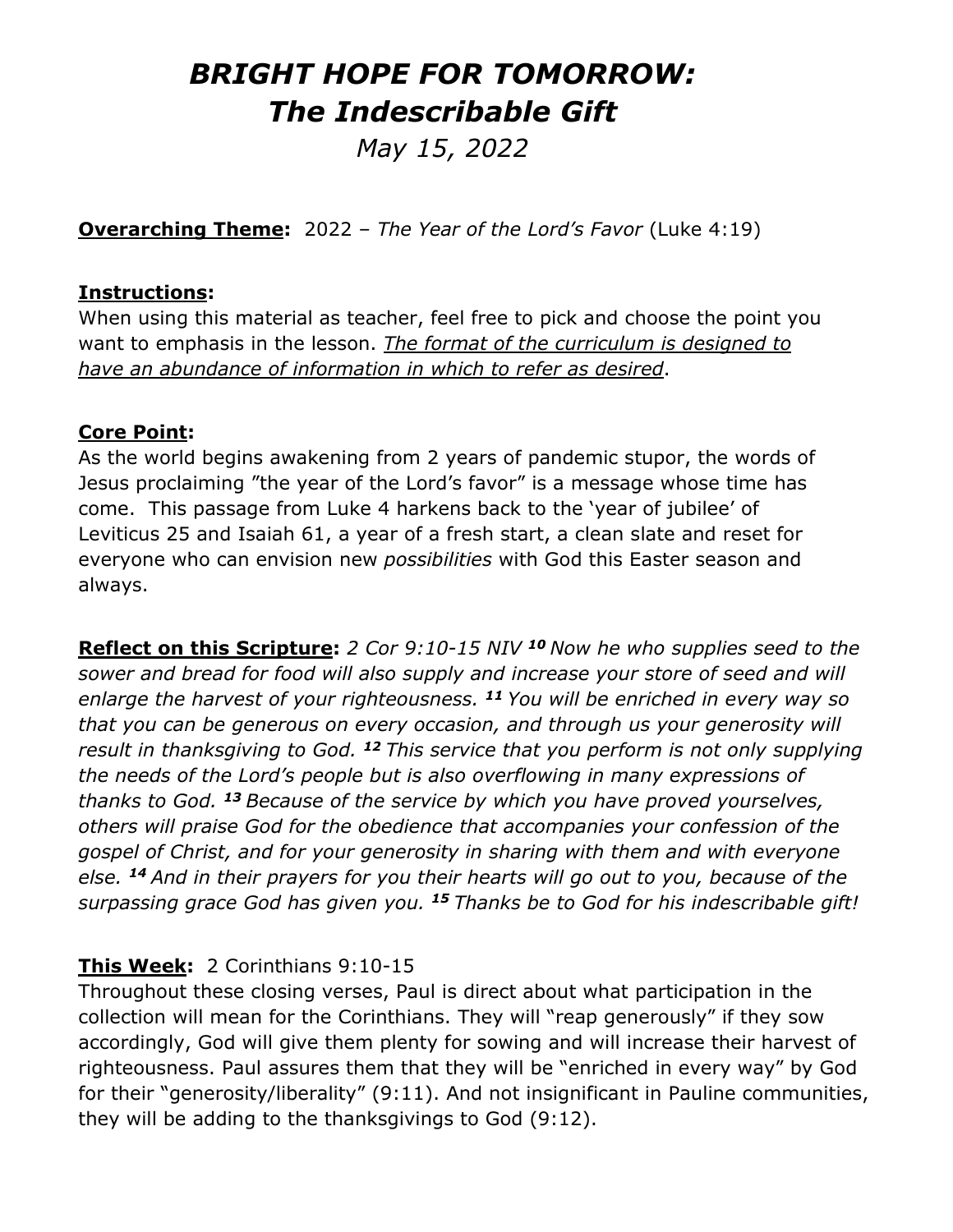So "the collection" is a special appeal for the kind of caring for others that is incumbent on persons claimed by the gospel of Jesus Christ, no matter how much or how little they have to contribute. Once again, Paul assumes that the very ones who benefit from the Corinthian generosity will find themselves "longing for" and "praying for you" (9:14) – a hint at the same reciprocity that he expresses so clearly about the collection in Rom 15:27: *"If the Gentiles have come to share in their spiritual blessings, they ought also to be of service to them in material things"*. The prayers and longings of others who benefit from Corinthian generosity are activated by the "surpassing grace of God," which is the ground spring of all of faithful life and certainly of faith's generosity.

It is not surprising that Paul's two-chapter appeal about the collection, which began with the defining note of "grace," rises to its conclusion by crediting God's grace as infusing all of life with generosity, with longing, and with prayers one for another. Moved by this grace and its powerful working through the lives of people everywhere, Paul closes with this theme, reworked into a sort of blessing - *Thanks be to God for his indescribable gift!*

*– Adapted from the New Interpreter's Bible Commentary, Vol XI p. 130-31*

## **Questions to Ponder for Accountability in the Group:**

- 1. Verse 10 reminds us of the generosity of God, who supplies "seed to the sower and bread for food." What are some of the ways that God been generous toward you?
- 2. Why would God want us to be generous? How does the practice of giving shape us?
- 3. Earlier in 2 Corinthians 8:11, Paul teaches the Corinthians to give prayerfully, *according to their means*. Can a person with fewer means be just as generous (or perhaps even more generous?) than a person who has greater resources?
- 4. The Corinthian (largely Gentile) generosity led to transformed lives and attitudes among the impoverished Jewish Christians in Jerusalem, potentially leading to greater Gentile-Jewish unity in the church. How can our generosity as a church transform lives and attitudes in a time when many people outside the church look upon Christians in a less favorable light?
- 5. Can you think of a person whose life has been enhanced because of the generosity of FUMC Coppell? What would it be like to multiply this **Bright Hope** 'blessing' in coming years?